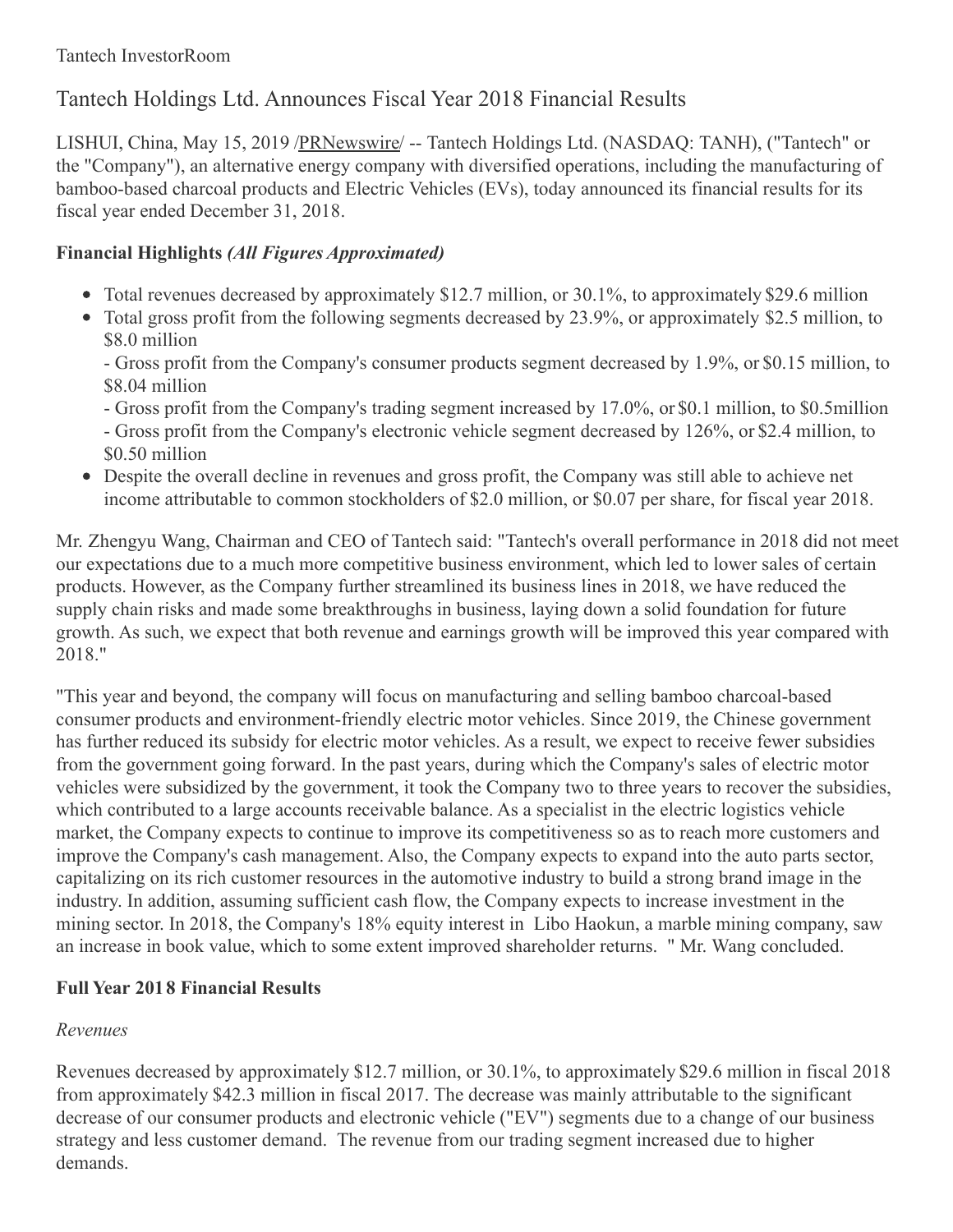|                          |                            | 2018                              | 2017                                    |                             |                                   |                                  |
|--------------------------|----------------------------|-----------------------------------|-----------------------------------------|-----------------------------|-----------------------------------|----------------------------------|
|                          | <b>Revenues</b><br>(S'000) | Gross<br><b>Profit</b><br>(S'000) | <b>Gross</b><br><b>Margin</b><br>$(\%)$ | <b>Revenues</b><br>(\$'000) | Gross<br><b>Profit</b><br>(S'000) | Gross<br><b>Margin</b><br>$(\%)$ |
| Consumer product         | 22,388                     | 8,040                             | 35.9%                                   | 31,889                      | 8,196                             | 25.7%                            |
| Trading                  | 3,777                      | 487                               | 12.9%                                   | 1,829                       | 417                               | 22.8%                            |
| <b>Electric Vehicles</b> | 3,396                      | (498)                             | $(14.7)\%$                              | 8,579                       | 1,943                             | 22.6%                            |
| <b>Total</b>             | 29,561                     | 8,029                             | 27.2%                                   | 40,297                      | 10,556                            | 25%                              |

#### **For the Twelve Months Ended December 31,**

Revenues from the Company's consumer product segment decreased by \$9.5 million, or 29.8%, to \$22.4 million for fiscal 2018 from \$31.9 million for the prior fiscal year. The gross margin of the Company's consumer product segment increased from 25.7% in fiscal 2017 to 35.9% in fiscal 2018. The decrease in revenue from the consumer product segment in 2018 was due to the following reasons. First, as a result of increasing competition from E-commerce retailers and the change of shopping habits among younger consumers, potential customers are increasingly buying consumer products online with unknown brands in order to save money. Therefore, orders from the Company's customers for its consumer products decreased considerably. Second, in 2018, the Company reduced its cooperation with certain supermarket customers with low selling prices and unfavorable profit margins. And third, in response to market competition, the Company also reduced sales of less popular products with lower gross margin. The overall decrease in the Company's revenue from its consumer product segments reflected the above factors.

Revenue from the Company's trading segment was approximately \$3.8 million in fiscal 2018, an increase of 106% from \$1.9 million in fiscal 2017. Starting in fiscal 2017, the Company focused on promoting its "Charcoal Doctor" products in the market. As a result, domestic sales of "Charcoal Doctor" products have increased significantly. The decline in gross margin in fiscal 2018 compared to fiscal 2017 was due to the fact that almost all the Company's sales were made to the Chinese domestic market which have lower margins.

In July 2017, the Company completed the acquisition of a 70% equity interest of Suzhou E-Motors Co., Ltd, which became known as Shangchi Automobile in 2019 ("Shangchi Automobile"), a specialty electric vehicles and power batteries manufacturer based in Jiangsu Province, China. The revenue for this EV segment was approximately \$3.4 million in fiscal 2018 with negative gross margin of 14.7%. The Company sold 110 types of logistic electronic cars in fiscal 2018 with average price of approximately \$15,000, and the Company expects sales growth in fiscal 2019.

## *Cost of revenues*

Cost of revenues decreased by approximately \$10.2 million, or 32.2%, to approximately \$21.5 million in fiscal 2018 from approximately \$31.7 million in fiscal 2017. As a percentage of revenues, the cost of revenue decreased to 73% in fiscal 2018 from 75% in fiscal 2017. The decrease in cost of revenues as a percentage of revenues in fiscal 2018 was mainly attributable to the lower cost of revenues from the consumer products and EV segments due to lower sales. On the other hand, the cost of revenue for trading segment increased to in line with the increased sales.

## *Gross profit*

Gross profit decreased by approximately \$2.5 million, or 23.9%, to approximately \$8.0 million in fiscal 2018 from approximately \$10.5 million in fiscal 2017. The gross profit margin was 27.2% in fiscal 2018, as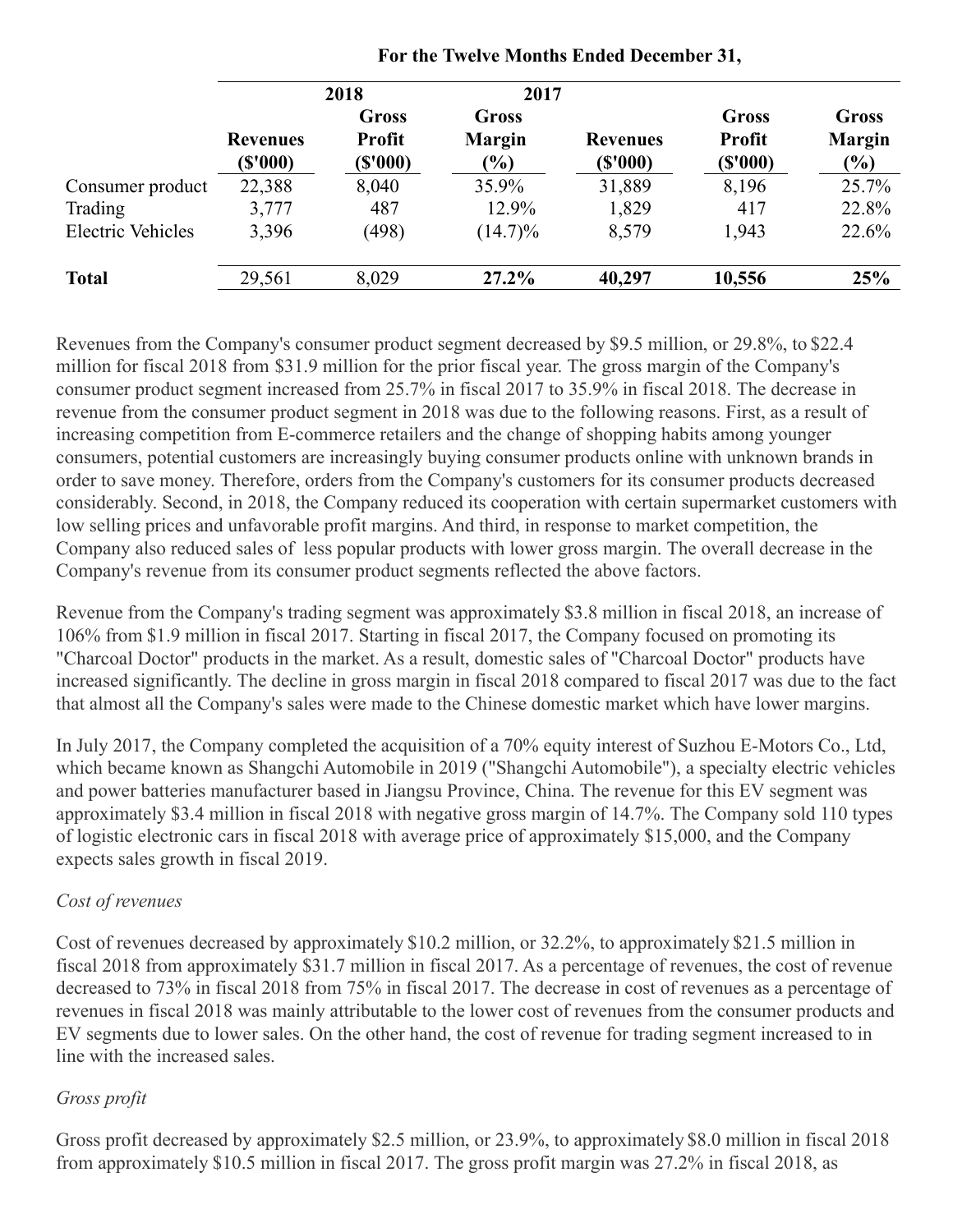compared to 25.0% in fiscal 2017. On a segment-by-segment basis, gross margins for consumer product, trading and EV were 35.9%, 12.9%, and (14.7%), respectively, for fiscal 2018, compared to 25.7%, 22.8% and 22.6%, respectively, for fiscal 2017. The decrease in gross margin was primarily attributable to lower selling prices in the trading segment and EV segment in fiscal 2018.

## *Selling expenses*

Selling expenses decreased by approximately \$0.4 million to approximately \$0.3 million in fiscal 2018 compared to approximately \$0.7 million in fiscal 2017. As a percentage of sales, selling expenses were 1.1% of revenues in fiscal 2018, as compared to 1.7% of revenues in fiscal 2017. The decrease of the selling expenses was mainly attribute to decreased sales.

## *General and administrative expenses*

General and administrative expenses increased by approximately \$0.3 million, or 7.5%, to approximately \$4.9 million in fiscal 2018 from approximately \$4.6 million in fiscal 2017. As a percentage of revenues, general and administrative expenses increased to 16.8% in fiscal 2018, compared to 10.9% in fiscal 2017. The slight increase was primarily attributable to the fact that \$0.2 million more bad debt and inventory impairment provision was recorded in fiscal 2018.

## *Research and development expenses*

Research and development expenses decreased by \$0.2 million, or 38.4%, to \$0.4 million in fiscal 2018 from \$0.6 million in fiscal 2017. The decrease was primarily due to less R&D activity during fiscal 2018 due to a change of business strategies. We intend to spend more resources on R&D for our electric vehicle segment going forward.

## *Provision for income taxes*

Provision for income taxes was approximately \$1.0 million in fiscal 2018, a decrease of approximately \$0.5 million or 32.5%, from approximately \$1.5 million in fiscal 2017. The decrease was mainly due to lower income before income taxes from continuing operations in fiscal 2018 compared to fiscal 2017. The Company provided full valuation allowance in fiscal 2018 on bad debt reserves due to uncertainties in realizing those tax benefits in the future.

# *Net income attributable to common stockholders*

Net income attributable to common stockholders was approximately \$2.0 million in fiscal 2018, a decrease of approximately \$1.8 million from approximately \$3.8 million in fiscal 2017. The decrease was attributable to a general overall decline of revenue and gross profits. As of December 31, 2018, the Company ceased operating Tantech Babiku and Lishui Zhongzhu, and it is planning to sell the remaining operations of Tantech Energy because of a business strategy change. The net income for these discontinued operations was approximately \$0.08 million in fiscal 2018 compared to \$0.07 million in fiscal 2017.

# **Recent Updates**

On February 26, 2019, Tantech Charcoal entered into a short term loan agreement with Bank of China (Lishui Branch) to borrow approximately \$1.5 million (RMB 10 million) for one year with an annual interest rate of 4.35%. The purpose of the loan was for working capital needs. The loan was guaranteed by Tantech Bamboo, two individual related parties, Zhengyu Wang and Yefang Zhang and a third party, Zhejiang Meifeng Tea Industry Co., Ltd. The loan was also collateralized by two properties owned by Zhengyu Wang and Yefang Zhang.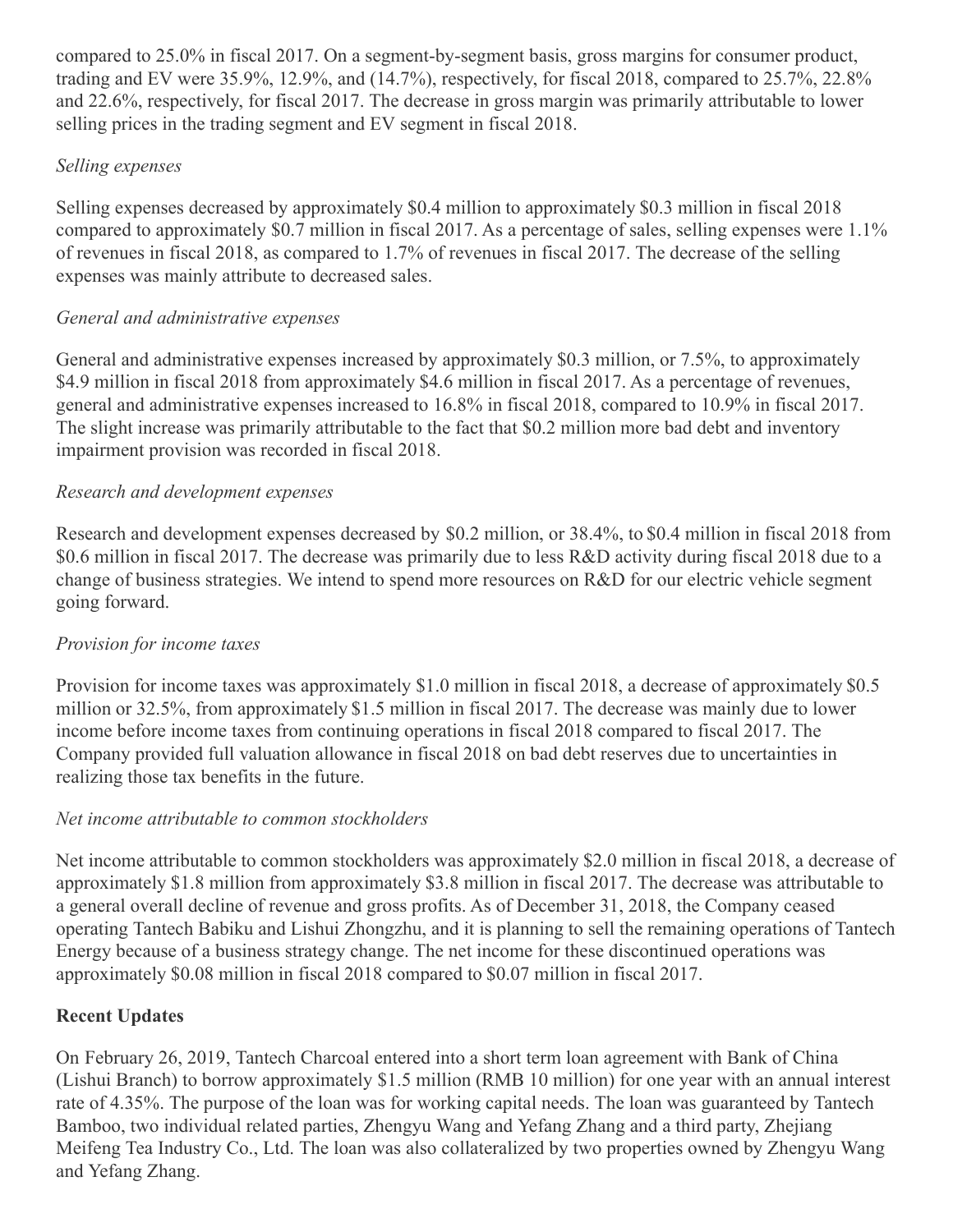On March 18, 2019, Tantech Bamboo entered into a short-term loan agreement with Bank of China (Lishui Branch) to borrow approximately \$2.8 million (RMB 18.78 million) with an annual interest rate of 6.05%. Repayment of principal of approximately \$150,000 (RMB 1 million) will be due on January 14, 2020 and the repayment of the remaining principal of approximately \$2.7 million (RMB17,780,000) will be due on March 17, 2020. The purpose of the loan was to fund working capital needs. The loan was collateralized by building and land use right of Tantech Bamboo with maximum guaranteed amount up to approximately \$3.9 million (RMB25,960,000). The loan was also guaranteed by three related parties, Zhengyu Wang, CEO of the Company and his wife, Yefang Zhang and Lishui Jiuanju Trading Co., Ltd., the president of which was also the COO of the Company.

#### **About Tantech Holdings Ltd.**

Established in 2001 and headquartered in Lishui City, Zhejiang Province, China, Tantech Holdings Ltd., together with its subsidiaries, develops and manufactures bamboo-based charcoal products in China and internationally. It operates through three segments: Consumer Products, Trading, and electronic vehicle. The Company provides its products for industrial energy applications, as well as household cooking, heating, purification, agricultural, and cleaning uses. The company also exports its bamboo vinegar, bamboo charcoal purification, and EDLC carbon products. For more information about Tantech Holdings Ltd., please visit: <http://www.tantech.cn/en/index.asp>

#### *Forward-Looking Statements*

*This news release contains forward-looking statements as defined by the Private Securities Litigation Reform Act of 1995. Forward-looking statements include statements concerning plans, objectives, goals, strategies, future events or performance, and underlying assumptions and other statements that are other than* statements of historical facts. These statements are subject to uncertainties and risks including, but not limited *to, product and service demand and acceptance, changes in technology, economic conditions, the impact of competition and pricing, government regulations, and other risks contained in reports filed by the company with the Securities and Exchange Commission. All such forward-looking statements, whether written or oral,* and whether made by or on behalf of the Company, are expressly qualified by this cautionary statement and *any other cautionary statements which may accompany the forward-looking statements. In addition, the Company disclaims any obligation to update any forward-looking statements to reflect events or circumstances after the date hereof.*

For more information please contact:

#### **Tantech Holdings Ltd.**

Ms. Ye Ren IR Manager +86-578-261-2869 [ir@tantech.cn](mailto:ir@tantech.cn)

## **Tantech Holdings Ltd and Subsidiaries Consolidated Balance Sheets**

| December 31, | December 31, |
|--------------|--------------|
| 2018         | 2017         |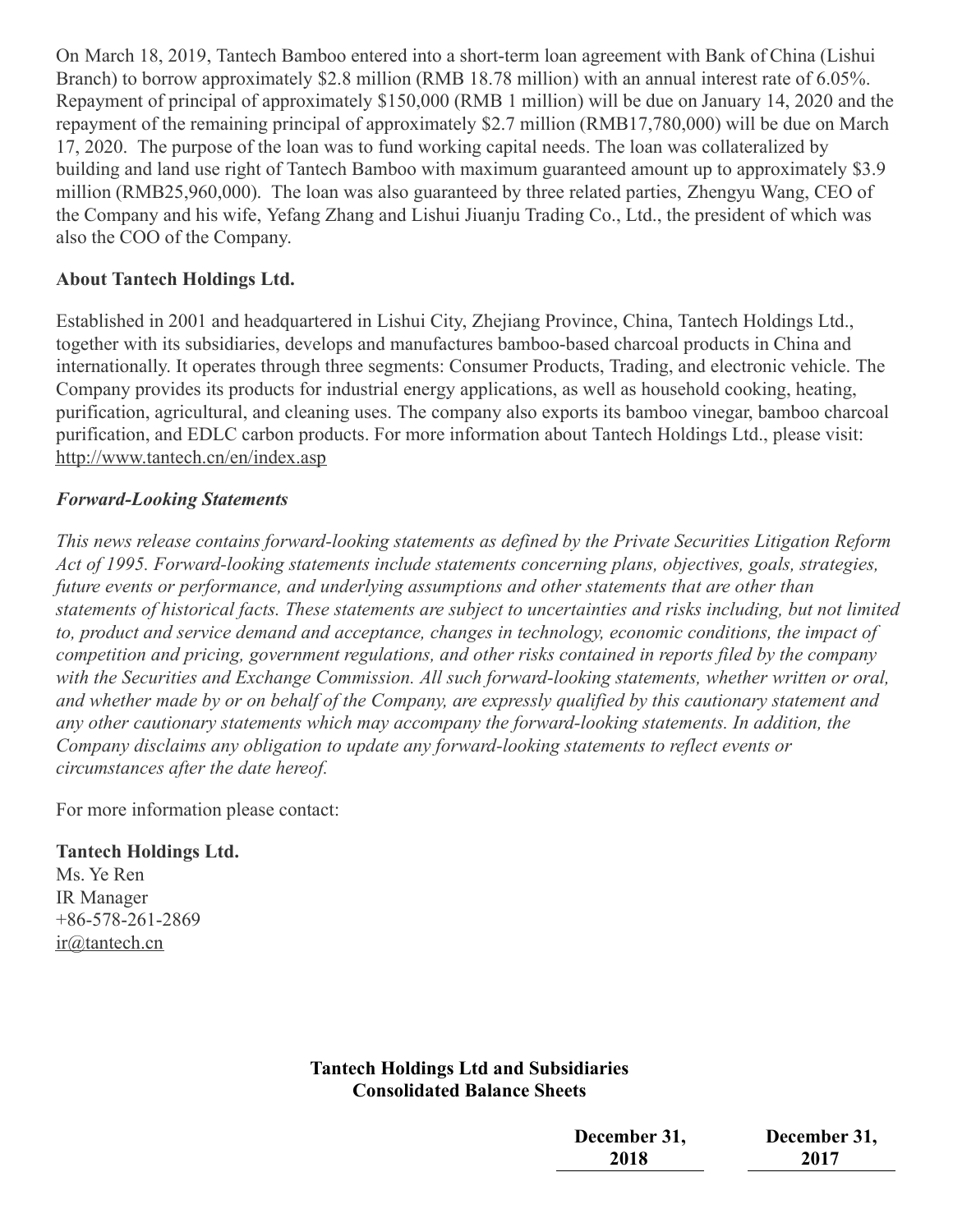| <b>Assets</b>                                                 |                           |              |              |             |
|---------------------------------------------------------------|---------------------------|--------------|--------------|-------------|
| <b>Current Assets</b>                                         |                           |              |              |             |
| Cash and cash equivalents                                     | $\boldsymbol{\mathsf{S}}$ | 7,748,416    | \$           | 9,717,909   |
| Restricted cash                                               |                           | 2,121,377    |              | 3,901,526   |
| Notes receivable                                              |                           |              |              | 15,370      |
| Accounts receivable, net                                      |                           | 32,495,361   |              | 44,832,946  |
| Inventories, net                                              |                           | 1,957,058    |              | 2,572,558   |
| Advances to suppliers, net                                    |                           | 14,387,228   |              | 11,217,764  |
| Prepaid value-added taxes                                     |                           | 2,136,988    |              | 2,969,656   |
| Prepaid expenses and other receivables, net                   |                           | 954,362      |              | 1,685,120   |
| Current assets from discontinued operations                   |                           | 8,513,154    |              | 12,332,035  |
| <b>Total current assets</b>                                   |                           | 70,313,944   |              | 89,244,884  |
| Property, plant and equipment, net                            |                           | 3,240,620    |              | 3,374,879   |
| <b>Other Assets</b>                                           |                           |              |              |             |
| Advances to suppliers                                         |                           |              |              | 2,109,005   |
| Manufacturing rebate receivable                               |                           | 9,795,512    |              | 9,269,118   |
| Intangible assets, net                                        |                           | 15,268,062   |              | 15,976,144  |
| Long-term Investment                                          |                           | 18,156,000   |              |             |
| Goodwill                                                      |                           | 8,861,361    |              | 9,001,924   |
| Non-current assets from discontinued operations               |                           | 8,558,515    |              | 9,511,772   |
| <b>Total Assets</b>                                           | $\mathbb{S}$              | 134,194,014  | $\mathbb{S}$ | 138,487,726 |
| <b>Liabilities and Stockholders' Equity</b>                   |                           |              |              |             |
| <b>Current Liabilities</b>                                    |                           |              |              |             |
| Short-term bank loans                                         | \$                        | 7,683,014    | \$           | 5,208,893   |
| Bank acceptance notes payable                                 |                           | 2,121,377    |              | 6,975,526   |
| Accounts payable                                              |                           | 2,524,462    |              | 5,335,363   |
| Due to related parties                                        |                           | 2,102,175    |              | 2,995,228   |
| Customer deposits                                             |                           | 865,615      |              | 1,001,726   |
| Taxes payable                                                 |                           | 344,563      |              | 542,392     |
| Due to third parties                                          |                           | 3,253,253    |              | 708,864     |
| Accrued liabilities and other payables                        |                           | 1,598,104    |              | 1,564,336   |
| Liabilities from discontinued operations                      |                           | 1,662,252    |              | 2,456,934   |
| <b>Total Current Liabilities</b>                              |                           | 22,154,815   |              | 26,789,262  |
| Deferred tax liability                                        |                           | 2,053,512    |              | 2,086,086   |
| <b>Total Liabilities</b>                                      |                           | 24,208,327   |              | 28,875,348  |
| <b>Stockholders' Equity</b>                                   |                           |              |              |             |
| Common stock, \$0.001 par value, 50,000,000 shares            |                           |              |              |             |
| authorized,                                                   |                           |              |              |             |
| 28,853,242 and 28,703,242 shares issued and outstanding       |                           |              |              |             |
| as of December 31, 2018 and 2017, respectively                |                           | 28,853       |              | 28,703      |
| Additional paid-in capital                                    |                           | 39,310,178   |              | 39,067,328  |
| <b>Statutory reserves</b>                                     |                           | 6,461,788    |              | 6,461,788   |
| Retained earnings                                             |                           | 58, 333, 136 |              | 56,356,369  |
| Accumulated other comprehensive loss                          |                           | (2,066,364)  |              | (1,101,270) |
| <b>Total Stockholders' Equity attributable to the Company</b> |                           | 102,067,591  |              | 100,812,918 |
| Noncontrolling interest                                       |                           | 7,918,096    |              | 8,799,460   |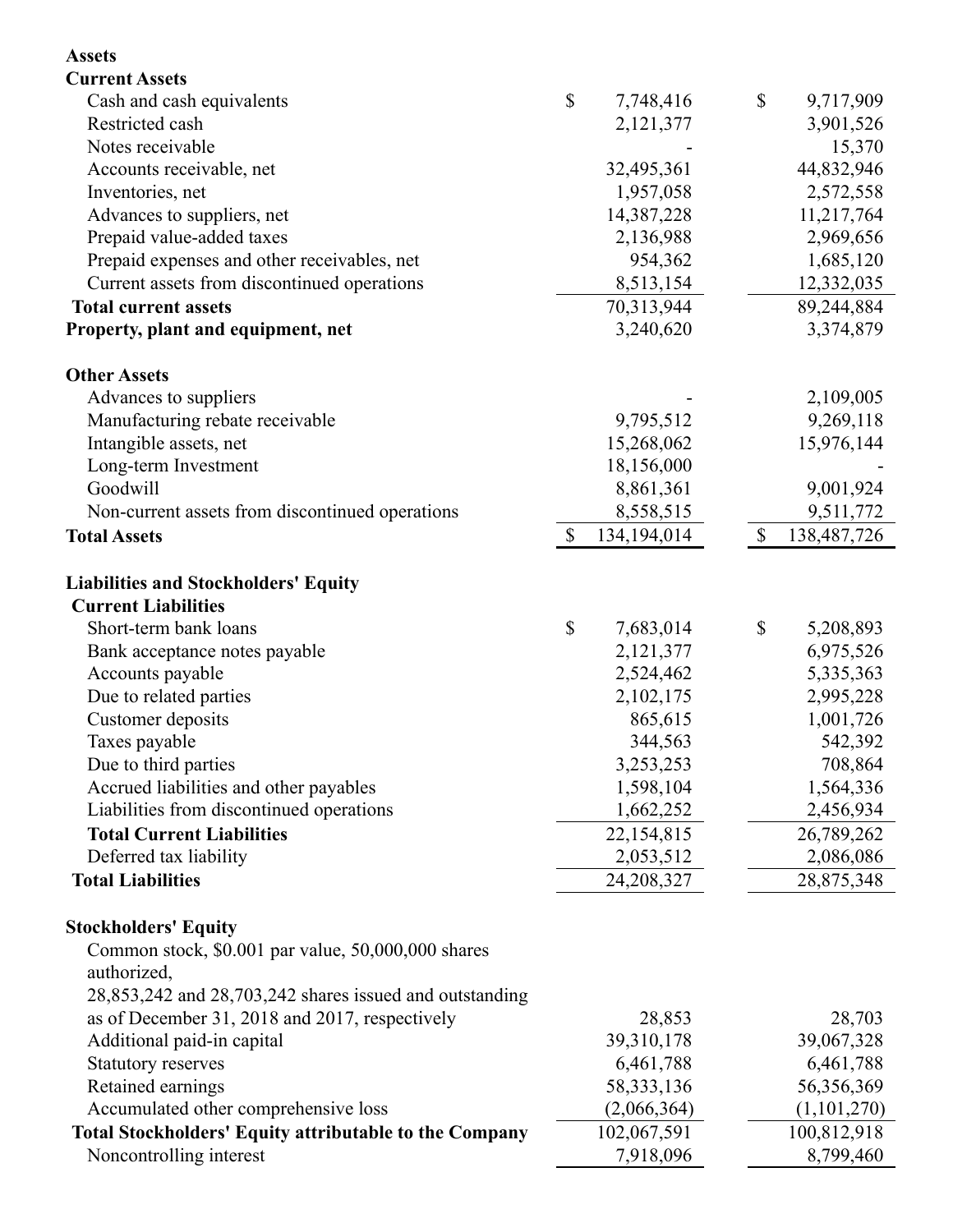## **Tantech Holdings Ltd and Subsidiaries Consolidated Statements of Comprehensive Income (Loss)**

|                                         |                  | For the Years Ended December 31, |                  |
|-----------------------------------------|------------------|----------------------------------|------------------|
|                                         | 2018             | 2017                             | 2016             |
| <b>Revenues</b>                         | 29,561,399<br>\$ | 42,297,612<br>\$                 | 39,902,342<br>\$ |
| <b>Cost of revenues</b>                 | 21,532,319       | 31,741,753                       | 26,879,316       |
| <b>Gross Profit</b>                     | 8,029,080        | 10,555,859                       | 13,023,026       |
| <b>Operating expenses</b>               |                  |                                  |                  |
| Selling expenses                        | 320,479          | 730,834                          | 621,818          |
| General and administrative expenses     | 4,971,804        | 4,625,563                        | 3,613,289        |
| Research and development expenses       | 386,628          | 627,577                          | 136,626          |
| Total operating expenses                | 5,678,911        | 5,983,974                        | 4,371,733        |
| <b>Income from operations</b>           | 2,350,169        | 4,571,885                        | 8,651,293        |
| Other income (expenses)                 |                  |                                  |                  |
| Interest income                         | 56,894           | 18,648                           | 571              |
| Interest expense                        | (626, 343)       | (551, 044)                       | (470, 656)       |
| Government subsidy income               |                  |                                  | 52,597           |
| Other income, net                       | 247,069          | 436,095                          | 99,025           |
| Total other income (expenses)           | (322, 380)       | (96, 301)                        | (318, 463)       |
| Income before provision for income      |                  |                                  |                  |
| taxes                                   | 2,027,789        | 4,475,584                        | 8,332,830        |
| <b>Provision for income taxes</b>       | 1,031,158        | 1,528,003                        | 1,367,270        |
| Net income from continuing              |                  |                                  |                  |
| operations                              | 996,631          | 2,947,581                        | 6,965,560        |
| <b>Discontinued operation:</b>          |                  |                                  |                  |
| Net income (loss) from discontinued     |                  |                                  |                  |
| operations, net of tax                  | 83,367           | 65,550                           | (2,357,867)      |
| Net income                              | 1,079,998        | 3,013,131                        | 4,607,693        |
| Less: net income (loss) attributable to |                  |                                  |                  |
| the noncontrolling interest from        |                  |                                  |                  |
| continuing operations                   | (896, 769)       | (754, 084)                       | 308,442          |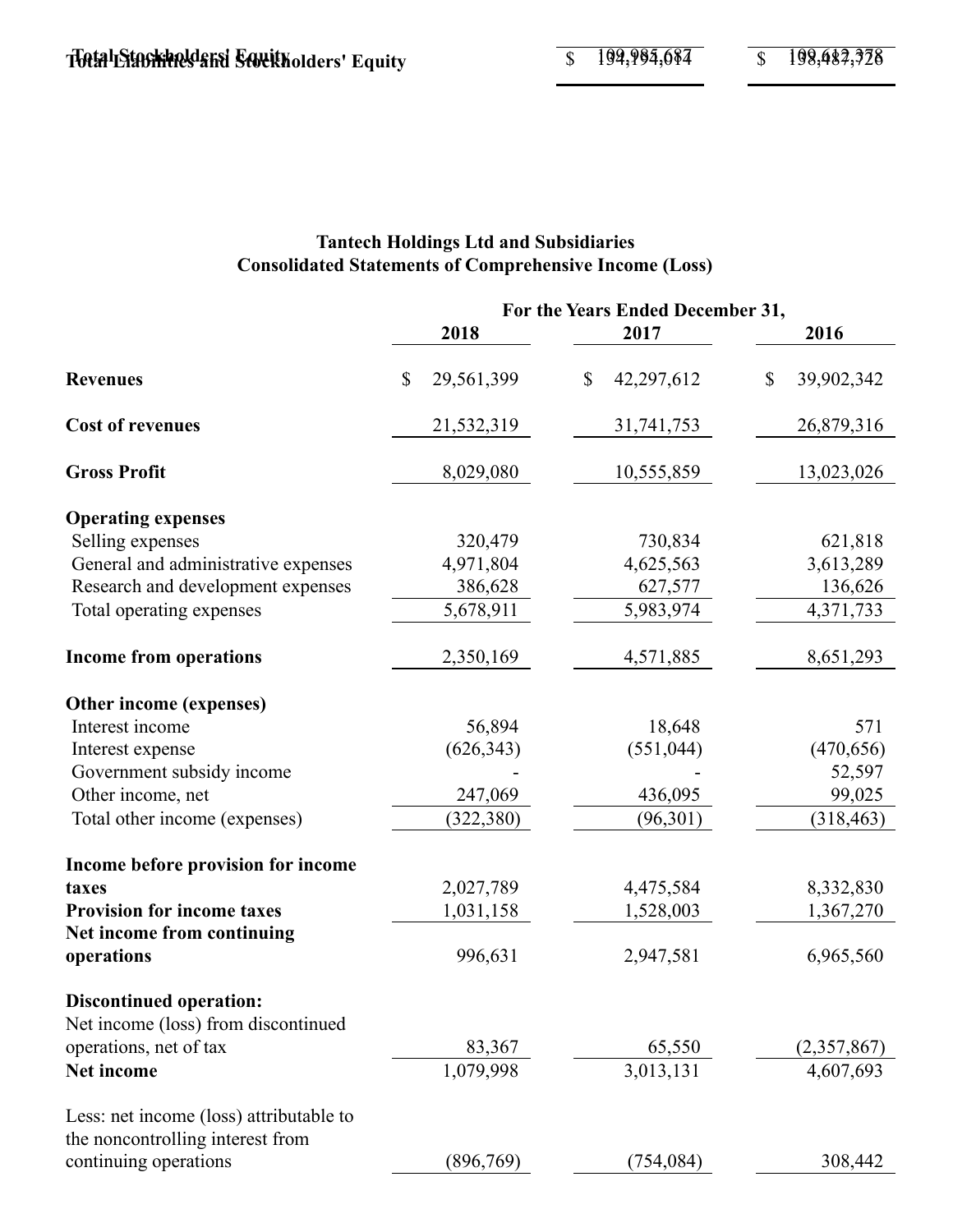| Net income attributable to common<br>stockholders of Tantech Holdings Ltd.   | \$<br>1,976,767 | S            | 3,767,215   |              | 4,299,251   |
|------------------------------------------------------------------------------|-----------------|--------------|-------------|--------------|-------------|
| <b>Net income</b>                                                            | 1,079,998       |              | 3,013,131   |              | 4,607,693   |
| Other comprehensive income (loss):<br>Foreign currency translation           |                 |              |             |              |             |
| adjustment                                                                   | (949, 689)      |              | 4, 341, 324 |              | (5,448,209) |
| <b>Comprehensive income (loss)</b>                                           | 130,309         |              | 7,354,455   |              | (840, 516)  |
| Less: Comprehensive income (loss)<br>attributable to noncontrolling interest | (881, 364)      |              | (784, 186)  |              | 70,029      |
| <b>Comprehensive income (loss)</b>                                           |                 |              |             |              |             |
| attributable to common stockholders                                          |                 |              |             |              |             |
| of Tantech Holdings Ltd.                                                     | \$<br>1,011,673 |              | 8,138,641   |              | (910, 545)  |
| Earnings (loss) per share - Basic and<br>Diluted                             |                 |              |             |              |             |
| Continuing operations                                                        | 0.07            |              | 0.15        |              | 0.19        |
| Discontinued operations                                                      | \$<br>0.00      | $\mathbb{S}$ | 0.00        | $\mathbb{S}$ | (0.10)      |
| Weighted Average Shares Outstanding -                                        |                 |              |             |              |             |
| Basic and diluted                                                            |                 |              |             |              |             |
| Continuing operations and discontinued                                       |                 |              |             |              |             |
| operations                                                                   | 28,745,571      |              | 25,971,912  |              | 23,019,185  |

#### **Tantech Holdings Ltd and Subsidiaries Consolidated Statements of Cash Flows**

|                                          | For the Years Ended December 31, |           |    |           |                 |
|------------------------------------------|----------------------------------|-----------|----|-----------|-----------------|
|                                          |                                  | 2018      |    | 2017      | 2016            |
| Cash flows from operating activities     |                                  |           |    |           |                 |
| Net income                               | \$                               | 1,079,998 | \$ | 3,013,131 | \$<br>4,607,693 |
| Net (income) loss from discontinued      |                                  |           |    |           |                 |
| operations                               |                                  | (83, 367) |    | (65, 550) | 2,357,867       |
| Net income from continuing operations    |                                  | 996,631   |    | 2,947,581 | 6,965,560       |
| Adjustments to reconcile net income to   |                                  |           |    |           |                 |
| net cash provided by (used in) operating |                                  |           |    |           |                 |
| activities:                              |                                  |           |    |           |                 |
| Allowance for doubtful accounts -        |                                  |           |    |           |                 |
| accounts receivable                      |                                  | 910,811   |    | 2,632,813 | 239,487         |
| Allowance for doubtful accounts -        |                                  |           |    |           |                 |
| advance to suppliers                     |                                  | 777,848   |    | (45,507)  | 927,218         |
| Allowance for doubtful accounts          |                                  |           |    |           |                 |
| - other receivables                      |                                  | 66,305    |    | (16,827)  | 59,742          |
| Allowance for doubtful accounts -        |                                  |           |    |           |                 |
| due from related party                   |                                  | 364,288   |    |           |                 |
| Inventory reserve (recovery)             |                                  | 700,379   |    | 13,908    | (84, 414)       |
| Depreciation expense                     |                                  | 628,144   |    | 576,953   | 497,970         |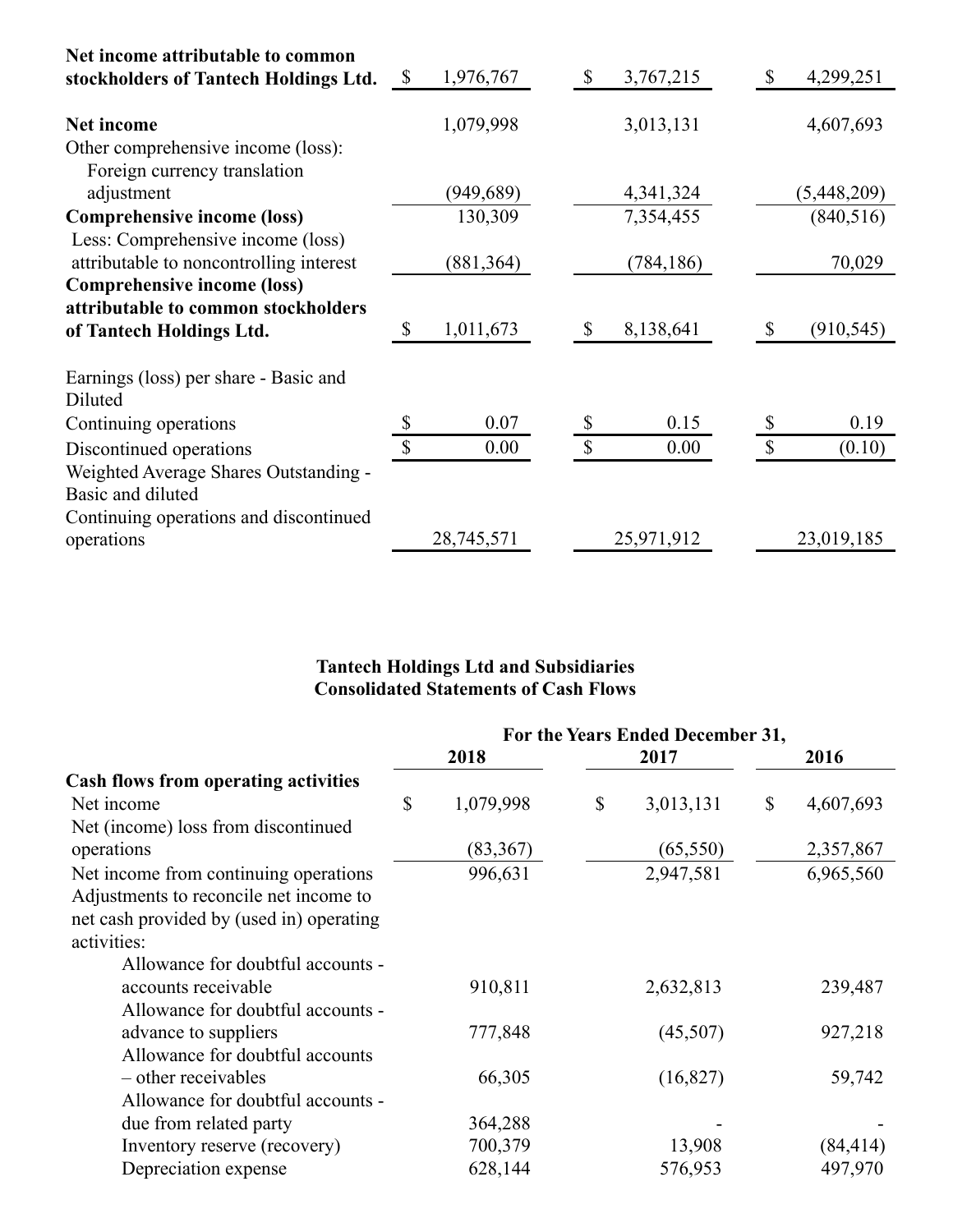| Amortization of intangible asset<br>Amortization of prepaid | 443,318        | 201,647       | 6,842       |
|-------------------------------------------------------------|----------------|---------------|-------------|
|                                                             | 102,263        |               |             |
| consulting expense                                          |                |               |             |
| Gain from disposal of property,<br>plant and equipment      | (44, 814)      |               |             |
|                                                             |                | (1,875,493)   |             |
| Changes in operating assets and                             |                |               |             |
| liabilities:                                                |                |               |             |
| Accounts receivable - non-related                           |                |               |             |
| party                                                       | 7,023,546      | (1,001,613)   | (6,272,566) |
| Accounts receivable - related                               |                |               |             |
| party                                                       | 3,249,359      |               |             |
| Advances to suppliers                                       | (3,555,851)    | 2,826,316     | (7,354,381) |
| Advances to supplier non current                            | 1,558,916      | 6,839,953     | (451, 731)  |
| Inventory                                                   | (147, 485)     | 804,763       | (317, 545)  |
| Other receivables                                           | 767,849        | (829,716)     | 9,424       |
| Government rebate receivable                                | (644, 959)     | (2,942,190)   |             |
| Accounts payable                                            | (2,621,226)    | (532, 039)    | (893, 016)  |
| Accrued liabilities and other                               |                |               |             |
| payables                                                    | 49,492         | (1,489,128)   | 362,212     |
| Customer deposits                                           | (115,771)      | (247,059)     | 58,122      |
| Taxes payable                                               | 573,660        | (1,927,737)   | 174,817     |
| Deferred tax liability                                      |                |               | (98, 473)   |
| Net cash provided by (used in)                              |                |               |             |
| continuing operations                                       | 11,082,703     | 5,936,625     | (6,170,732) |
| Net cash provided by (used in)                              |                |               |             |
| discontinued operations                                     | 3,582,177      | (3,785,614)   | (898, 699)  |
| Net cash provided by (used in)                              |                |               |             |
| operating activities                                        | 14,664,880     | 2,151,011     | (7,069,431) |
| <b>Cash flows from investing activities</b>                 |                |               |             |
| Acquisition of property, plant and                          |                |               |             |
| equipment                                                   | (559, 038)     | (1,302,721)   | (8, 282)    |
| Proceeds from disposal of                                   |                |               |             |
| property, plant and equipment                               | 54,089         | 662,144       |             |
| Additions to intangible assets                              | (2,585)        |               |             |
| Payment for business acquisition                            |                | (4,552,240)   | (3,372,925) |
| Payment for investment                                      | (17, 448, 000) |               |             |
| Cash acquired from business                                 |                |               |             |
| acquisition                                                 |                | 35,707        |             |
| Changes in deposit for asset                                |                |               |             |
| acquisition                                                 |                | 443,400       |             |
|                                                             | (17, 955, 534) | (4,713,710)   |             |
| Net cash used in continuing operations                      |                |               | (3,381,207) |
| Net cash provided by (used in)                              |                |               |             |
| discontinued operations                                     | (39, 976)      | 1,220,458     | 1,503,233   |
| Net cash used in investing activities                       | (17,995,510)   | (3, 493, 252) | (1,877,974) |
| <b>Cash flows from financing activities</b>                 |                |               |             |
| Proceeds from (repayment of)                                |                |               |             |
| loans from third party                                      | 2,455,806      | (187,706)     | 885,694     |
| Note receivable                                             | 14,540         | (14,780)      |             |
|                                                             |                |               |             |